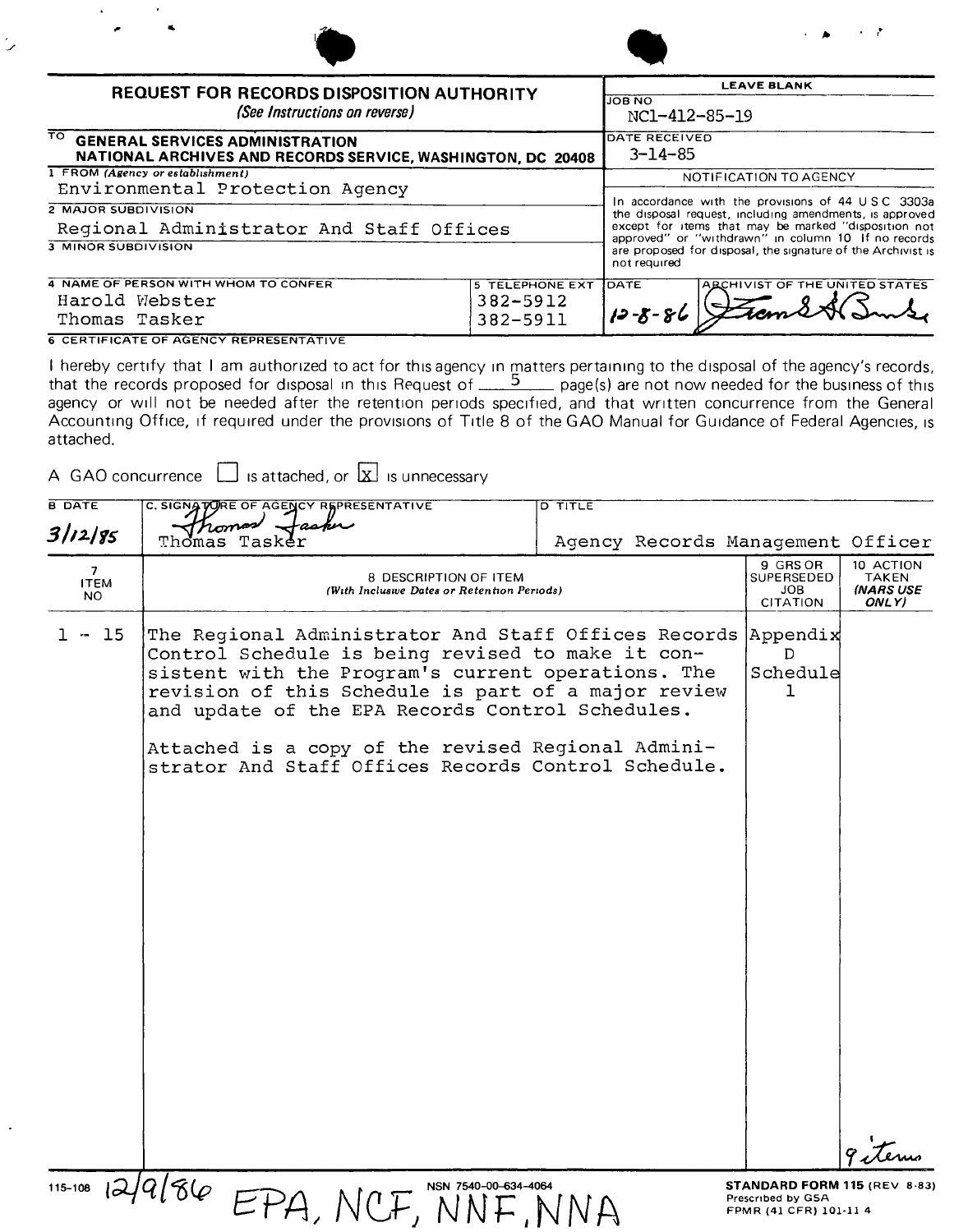| U.S. ENVIRONMENTAL PROTECTION AGENCY-RECORDS CONTROL SCHEDULES |                                                                                                                                                                                                                                                                                                                                                                                                                                                                                                                                                                |                                                                                                                                                                                                 |                      |  |  |
|----------------------------------------------------------------|----------------------------------------------------------------------------------------------------------------------------------------------------------------------------------------------------------------------------------------------------------------------------------------------------------------------------------------------------------------------------------------------------------------------------------------------------------------------------------------------------------------------------------------------------------------|-------------------------------------------------------------------------------------------------------------------------------------------------------------------------------------------------|----------------------|--|--|
|                                                                | TITLE OF SCHEDULE                                                                                                                                                                                                                                                                                                                                                                                                                                                                                                                                              | COVERAGE OF SCHEDULE                                                                                                                                                                            |                      |  |  |
|                                                                | REGIONAL ADMINISTRATOR AND STAFF OFFICES                                                                                                                                                                                                                                                                                                                                                                                                                                                                                                                       | REGIONAL OFFICES                                                                                                                                                                                |                      |  |  |
| ITEM                                                           | NAME AND DESCRIPTION OF RECORD/FILE                                                                                                                                                                                                                                                                                                                                                                                                                                                                                                                            | RETENTION PERIOD AND DISPOSITION                                                                                                                                                                |                      |  |  |
| 1.                                                             | Regional Administrator's Program Development File. Contains<br>information related to the development of reqional environ-<br>mental programs and policies. Records consist of reports<br>on regional environmental projects, surveys, speedal<br>studies, position papers, legislation, enforcement actions,<br>and other program documents related to water, air,<br>pesticide, toxic, and hazardous materials, enforcement,<br>and environmental services programs. Records used by<br>Regional Administrator in policy evaluation and program<br>planning. | Retention: Permanent.<br>Disposition: Break file at end of year. Keep in<br>office for 3 years, then transfer to the FRC.<br>Keep in FRC Tor T0 years, then offer to the<br>Regional Archives.  |                      |  |  |
| 2.                                                             | Regional Administrator's Correspondence File. Contains<br>copies of all program documents that the Regional Adminis-<br>trator is required to sign and approve. Elle arranged by<br>program division, then chronologically. Also includes<br>copies of correspondence originated by the Regional<br>Administrator himself.                                                                                                                                                                                                                                     | Retention: Retain 5 years.<br>Disposition: Break file at end of each year.<br>Keep in office current-plus-1-additional year.<br>then transfer to the FRC. Destroy when 5 years<br>old.          | <b>KECORD</b>        |  |  |
| 3.                                                             | Regional Administrator and Deputy Administrator's Program<br>Management File. Contains information used in the internal<br>administration and management of the regional environmental<br>programs. Records consist of internal budget documents,<br>personnel planning records, program reports and statistics,<br>delegations of authority, and other related records.                                                                                                                                                                                       | Retention: Retain 10 years.<br>Disposition: Break file at end of year. Keep<br>In office 2 years, then transfor to the FRC.<br>Destroy when 10 years old.                                       | <b>MANAGEME</b><br>E |  |  |
| 4.                                                             | Continuing Environmental Program Support Agreements Adminis-<br>tered by Regional Offices. Agreements administered by<br>Regional Offices.                                                                                                                                                                                                                                                                                                                                                                                                                     | Retention: Retain 4 years.<br>Disposition: Break file immediately after close-<br>out of the agreements, then transfer to the FRC.<br>Destroy when 4 years old.                                 | <b>MANUAL</b>        |  |  |
| 5.                                                             | Public Affairs News Releases File. Contains copies of all<br>news releases trom the regional officer                                                                                                                                                                                                                                                                                                                                                                                                                                                           | Retention: Permanent.<br>Disposition: Break file at end of each years<br>Keep in office 3 years, then transfer to the<br>FRC. Keep in FRC for 10 years, then offer to<br>the Regional Archives. |                      |  |  |

 $\Delta$ 

 $\mathbf{v}$ 

 $\begin{array}{c} \begin{array}{c} \mathbf{R}^{\mathbf{r}} \\ \mathbf{R}^{\mathbf{r}} \end{array} \end{array}$ 

 $\frac{1}{2} \frac{1}{2} \frac{d^2}{dt^2}$ 

 $\tilde{\mathcal{A}}$ 

 $\bar{1}$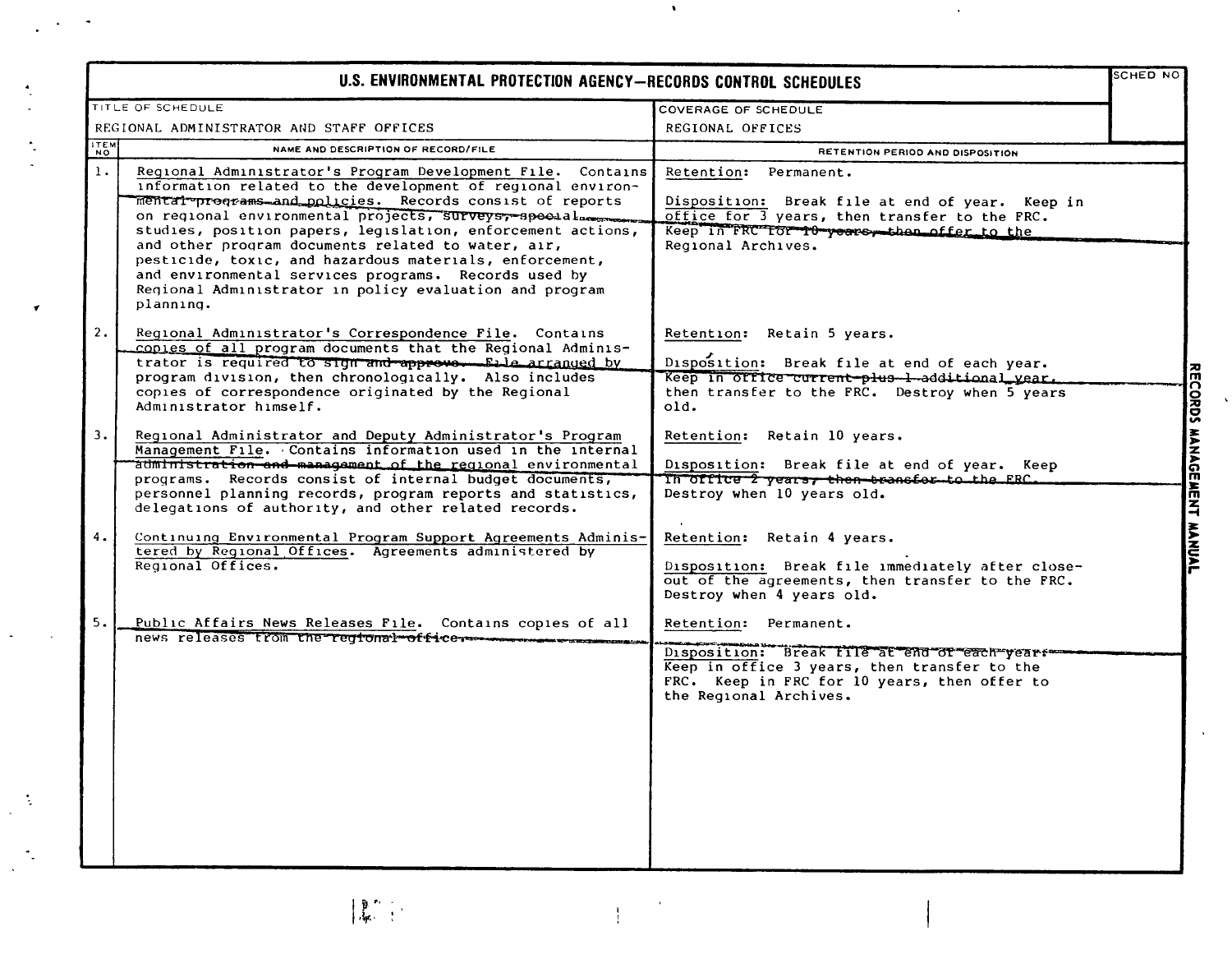|             | TITLE OF SCHEDULE                                                                                                                                                                                                                                                                                                                                                                                                                                                                                                                                                                                                                                                                                                | COVERAGE OF SCHEDULE                                                                                                                                                                                                                                                      |  |
|-------------|------------------------------------------------------------------------------------------------------------------------------------------------------------------------------------------------------------------------------------------------------------------------------------------------------------------------------------------------------------------------------------------------------------------------------------------------------------------------------------------------------------------------------------------------------------------------------------------------------------------------------------------------------------------------------------------------------------------|---------------------------------------------------------------------------------------------------------------------------------------------------------------------------------------------------------------------------------------------------------------------------|--|
|             | REGIONAL ADMINISTRATOR AND STAFF OFFICES                                                                                                                                                                                                                                                                                                                                                                                                                                                                                                                                                                                                                                                                         | REGIONAL OFFICES                                                                                                                                                                                                                                                          |  |
| <b>ITEM</b> | NAME AND DESCRIPTION OF RECORD/FILE                                                                                                                                                                                                                                                                                                                                                                                                                                                                                                                                                                                                                                                                              | RETENTION PERIOD AND DISPOSITION                                                                                                                                                                                                                                          |  |
| 6.          | Public Affairs Program Reference File. Contains records<br>used in the public information activities of the regional<br>office. Records consist of biographical information-on.<br>EPA officials, documents on program activities sent from the<br>program divisions, reports on major program and policy<br>developments, and other records used in formulating news<br>releases.                                                                                                                                                                                                                                                                                                                               | Retention: Retain 3 years.<br>Disposition: Break file at end of each year.<br>Keep in office 3 years, then destroy.                                                                                                                                                       |  |
| 7.          | Congressional Inquiries File. Contains copies of congres-<br>sional correspondence received and referred to the program<br>offices for reply. Includes copies of response.                                                                                                                                                                                                                                                                                                                                                                                                                                                                                                                                       | Retention: Retain 5 years.<br>Disposition: Break file at end of Congressional<br>session. Keep in office 1 year, then transfer<br>to the FRC. Destroy when 5 years old.                                                                                                   |  |
| 8.          | -Reqional Program Planning File. Contains records used in<br>organizational planning and management studies and surveys<br>related to the regional office. Records consist of manage-<br>ment surveys, organizational and functional statements, pro-<br>grams planning monthly and quarterly status reports, resour-<br>ces management surveys and reports, and other related<br>records.                                                                                                                                                                                                                                                                                                                       | Retention: Retain 3 years.<br>-Disposition: Break file at end of each year. Keep<br>in office 3 years, then destroy.                                                                                                                                                      |  |
| 9.          | Environmental Impact Statement Preparation File. Contains<br>information related to the in-house preparation of environ-<br>mental impact statements by the regional office staff.<br>Also, includes those statements prepared by consultants for<br>EPA. Records consist of manuscript drafts of statements,<br>notices of intent, correspondence with citizens groups, news<br>clips, comments on the draft made by all interested parties,<br>transmittal letters, manuscript for final statement, and<br>comments on final statement. May also include copies of en-<br>vironmental assessments, special studies, and other supple-<br>mentary material created in the course of statement prepara-<br>tion. | Retention: Permanent.<br>Disposition: Break file upon preparation of final<br>statement and record of decision. Keep in office<br>4 years, then transfer to the FRC. Keep in FRC for<br>10 years, then offer to the Regional Archives.                                    |  |
| 10 J        | <del>- Bnvironme</del> ntal Impact Statement Coordination File. Contains<br>documents used in review and coordination of regional office<br>comments on projects that may impact on the environment.<br>Project categories include transportation, urban renewal,<br>water resources, energy development, and Federal land use<br>plans. Includes copies of printed draft statement and<br>printed final and correspondence. May also include news<br>clips or other materials relating to the environmental<br>impact statements.                                                                                                                                                                               | Retention: Permanent.<br>Disposition: Break file upon preparation of final<br>statement. Keep in office 5 years or until com-<br>pletion of project, whichever is earlier, then<br>transfer to the FRC. Keep In FRG-for 20 years,<br>then offer to the Regional Archives. |  |

 $| \mathbb{E}[\mathbb{E}(\mathbb{E}^{\mathbb{E}})] | \mathbb{E}[\mathbb{E}(\mathbb{E}^{\mathbb{E}})] | \mathbb{E}[\mathbb{E}(\mathbb{E}^{\mathbb{E}})] | \mathbb{E}[\mathbb{E}(\mathbb{E}^{\mathbb{E}})] | \mathbb{E}[\mathbb{E}(\mathbb{E}^{\mathbb{E}})] | \mathbb{E}[\mathbb{E}(\mathbb{E}^{\mathbb{E}})] | \mathbb{E}[\mathbb{E}(\mathbb{E}^{\mathbb{E}})] | \mathbb{E}[\mathbb{E}(\mathbb{E}^{\mathbb{E}})] | \mathbb$ 

سه استشهار از<br>مه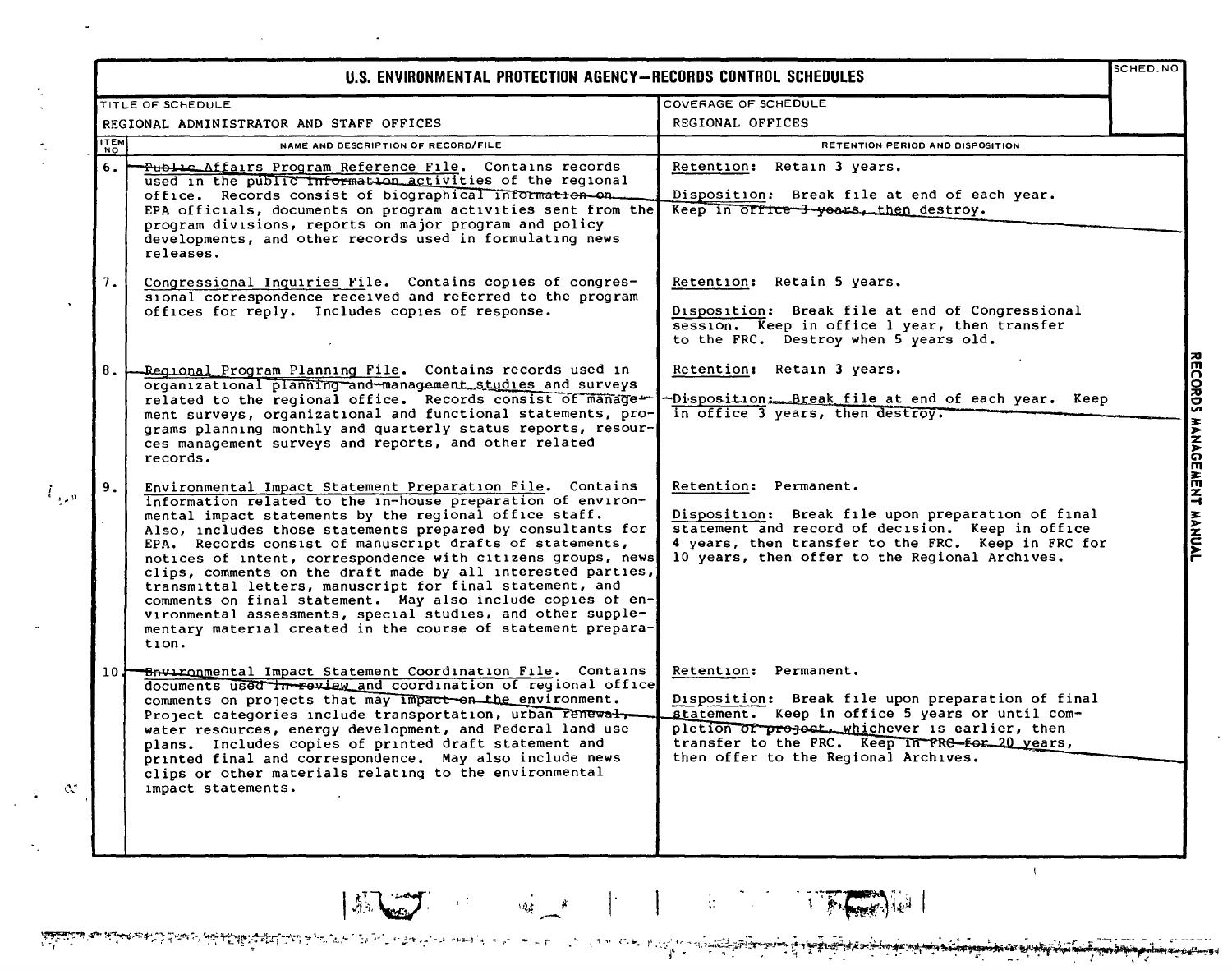| U.S. ENVIRONMENTAL PROTECTION AGENCY-RECORDS CONTROL SCHEDULES |                                                                                                                                                                                                                                                                                                                                                                                                                                                                                                                                                     |                                                                                                                                                                                      |                           |  |
|----------------------------------------------------------------|-----------------------------------------------------------------------------------------------------------------------------------------------------------------------------------------------------------------------------------------------------------------------------------------------------------------------------------------------------------------------------------------------------------------------------------------------------------------------------------------------------------------------------------------------------|--------------------------------------------------------------------------------------------------------------------------------------------------------------------------------------|---------------------------|--|
|                                                                | TITLE OF SCHEDULE                                                                                                                                                                                                                                                                                                                                                                                                                                                                                                                                   | COVERAGE OF SCHEDULE                                                                                                                                                                 |                           |  |
|                                                                | REGIONAL ADMINISTRATOR AND STAFF OFFICES                                                                                                                                                                                                                                                                                                                                                                                                                                                                                                            | REGIONAL OFFICES                                                                                                                                                                     |                           |  |
| <b>ITEM</b>                                                    | NAME AND DESCRIPTION OF RECORD/FILE                                                                                                                                                                                                                                                                                                                                                                                                                                                                                                                 | RETENTION PERIOD AND DISPOSITION                                                                                                                                                     |                           |  |
| 11.                                                            | Section X/404 Public Notices File. Contains information<br>concerning the potential environmental impact of proposed<br>projects. Projects involve disposal of fill material or<br>dredged material into the waters of the U.S. as well as<br>dredging and structure done in water declared navigable by<br>Corps of Engineers. Records consist of a copy of Notice, a<br>description of the project plans, EPA evaluation on the<br>environmental impact of the proposed project, and EPA com-<br>ments, recommendation, or denial of the project. | Retention: Retain 5 years.<br>Disposition: Break file upon completion of review<br>and comments. Keep in office for 5 years, then<br>destroy.                                        |                           |  |
| 12.                                                            | Federal Facilities Monitoring File. Contains information<br>used to monitor the environmental controls in use at in-<br>stallations and facilities operated by the Federal Govern-<br>ment, including military installations. Monitoring-an=<br>cludes both air and water program areas. Records consist<br>of correspondence with the facilities, survey reports<br>showing inventory of pollution control equipment in use<br>at the facilities, nature and location of pollution<br>discharge, and other factors.                                | Retention: Retain 5 years.<br>Disposition: Break file each year. Keep in<br>office 5 years, then destroy.                                                                            |                           |  |
| 13.                                                            | Federal Facilities NPDES Permit Working File. Contains<br>information used in granting permits to Federal facilities<br>permitting them to discharge pollutants into the water.<br>Permits issued under the National Politicion Discharge.<br>Elimination System (NPDES). Records consist of permit<br>application, correspondence with Corps of Engineers<br>and applicant, copy of public notice, summary report and<br>permit copy.                                                                                                              | Retention: Destroy upon expiration and re-<br>issuance of permit.<br>Disposition: Break file upon issuance of permit.<br>Keep In office until expiration of permit, then<br>destroy. | RECORDS MANAGEMENT MANUAL |  |
| 14.                                                            | Freedom of Information Response File. Includes copies of<br>incoming requests for information under the Freedom of<br>Information Act, copies of replies, and copies of any<br>interagency memoranda concerning the request. Note: This<br>file does not contain the Program's official record of<br>information being requested.                                                                                                                                                                                                                   | Retention: Retain 2 years.<br>Disposition: Break file at end of year. Keep in<br>office current plus 1 additional year. Destroy<br>when 2 years old.                                 |                           |  |
| 15.I                                                           | Speeches by Regional Administrator, Deputy Regional<br>Administrator, or Staff. Speeches prepared for delivery<br>at civic functions and professional conferences and<br>meetings.                                                                                                                                                                                                                                                                                                                                                                  | Retention:<br>a. Record Copy. Permanent.<br>b. Information Copies. Retain 1 year.                                                                                                    |                           |  |

 $\left|\frac{\partial \rho}{\partial \overline{\rho}}\right|$  ,

 $\bullet$ 

 $\bullet$  .

 $\ddot{\bullet}$  .

 $\hat{\boldsymbol{\gamma}}$ 

 $\tau_{\rm A}$  $\ddot{\phantom{a}}$ 

 $\frac{1}{4}$ 

 $\mathbf{I}$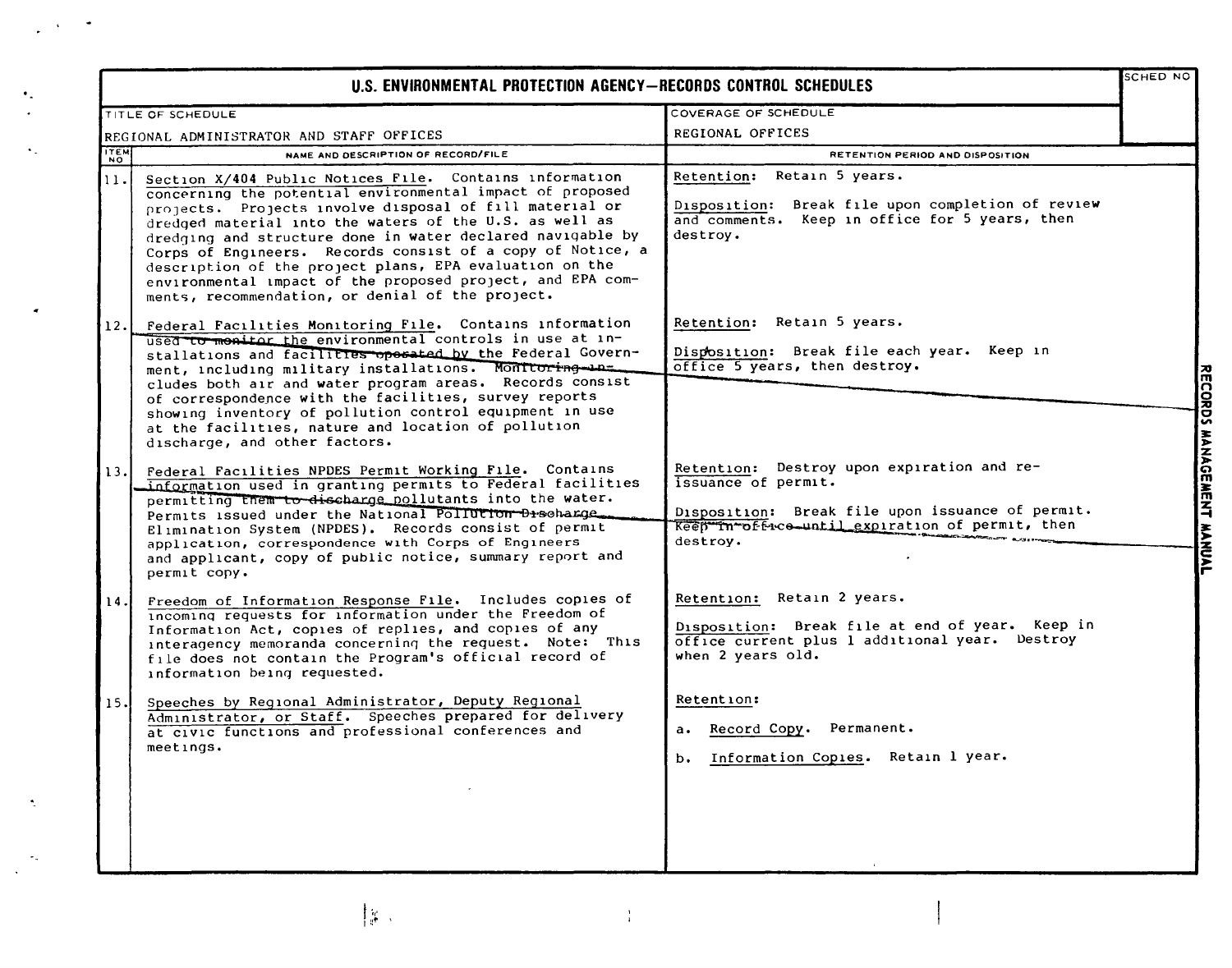| U.S. ENVIRONMENTAL PROTECTION AGENCY-RECORDS CONTROL SCHEDULES |                                          |                                                                                                                                                                                           |  |  |
|----------------------------------------------------------------|------------------------------------------|-------------------------------------------------------------------------------------------------------------------------------------------------------------------------------------------|--|--|
| TITLE OF SCHEDULE                                              |                                          | COVERAGE OF SCHEDULE                                                                                                                                                                      |  |  |
|                                                                | REGIONAL ADMINISTRATOR AND STAFF OFFICES | REGIONAL OFFICES                                                                                                                                                                          |  |  |
| ITEM                                                           | NAME AND DESCRIPTION OF RECORD/FILE      | RETENTION PERIOD AND DISPOSITION                                                                                                                                                          |  |  |
|                                                                |                                          | Disposition:                                                                                                                                                                              |  |  |
|                                                                |                                          | a. Record Copy. Break file after presentation.<br>Keep in office 5 years, then transfer to the FRC.<br>Keep in FRC for 5 years, then offer to the<br>National Archives when 10 years old. |  |  |
|                                                                |                                          | b. Information Copies. Destroy when I year old<br>or sooner if no longer needed.                                                                                                          |  |  |
|                                                                |                                          |                                                                                                                                                                                           |  |  |
|                                                                |                                          |                                                                                                                                                                                           |  |  |
|                                                                |                                          |                                                                                                                                                                                           |  |  |
|                                                                |                                          |                                                                                                                                                                                           |  |  |
|                                                                |                                          |                                                                                                                                                                                           |  |  |
|                                                                |                                          | $\bullet$                                                                                                                                                                                 |  |  |
|                                                                |                                          |                                                                                                                                                                                           |  |  |
|                                                                |                                          |                                                                                                                                                                                           |  |  |
|                                                                |                                          |                                                                                                                                                                                           |  |  |
|                                                                |                                          |                                                                                                                                                                                           |  |  |
|                                                                |                                          |                                                                                                                                                                                           |  |  |
|                                                                |                                          |                                                                                                                                                                                           |  |  |

1 I':

 $\ddot{\phantom{a}}$ 

 $\ddot{\gamma}$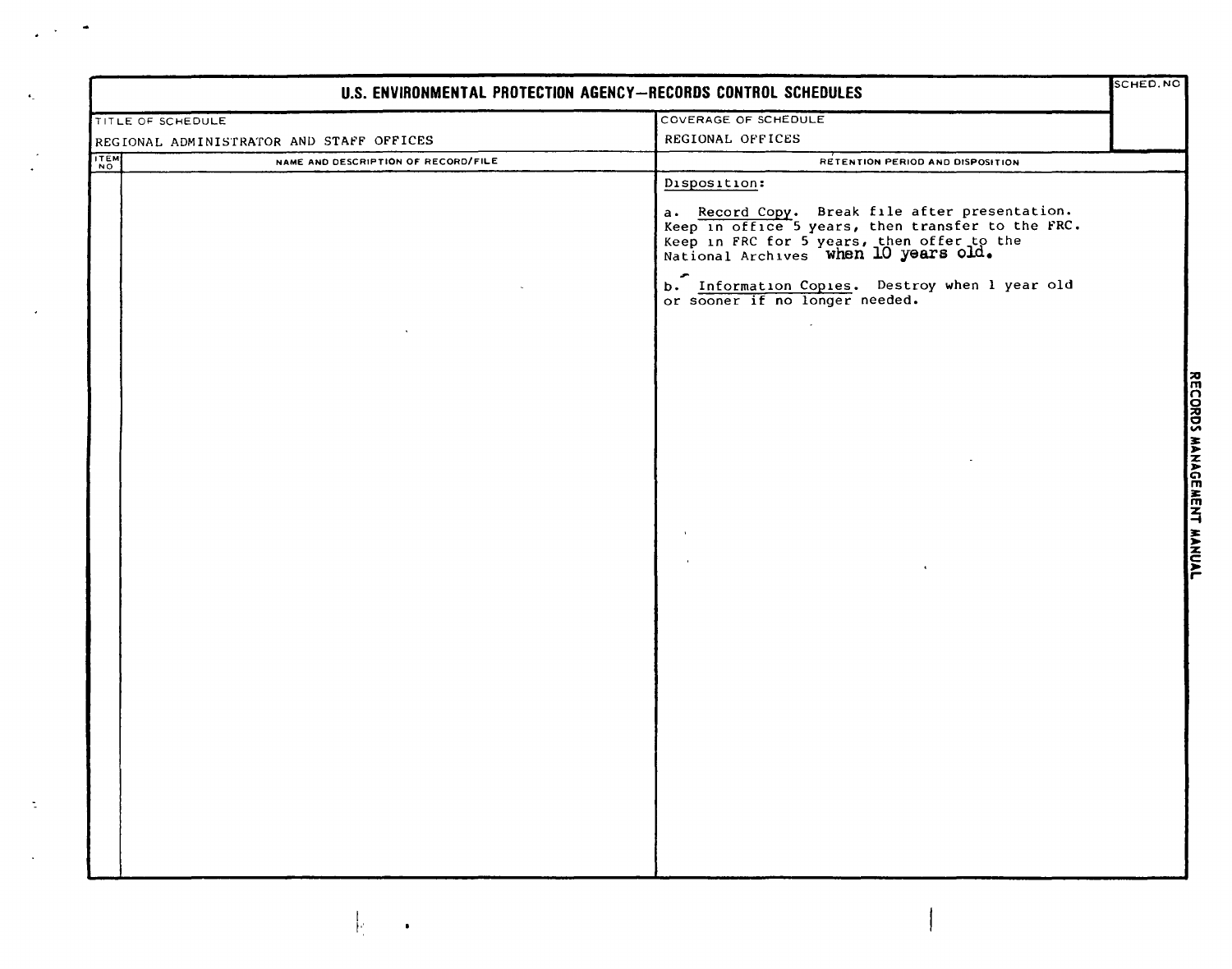Atch to SF 115 (Info for "PERMANENT" retention records)

 $\frac{1}{2}$ 

|          | Title Of Schedule: |                   | Regional Administrator And Staff Offices |  |                         |
|----------|--------------------|-------------------|------------------------------------------|--|-------------------------|
|          |                    |                   |                                          |  |                         |
| Item No. |                    | Volume<br>On Hand | Growth<br>Per Year                       |  | Arrangement<br>Of Files |
| 9.       |                    | 20                | 5                                        |  | Subject                 |
| 15.      |                    | ∗∡                | ∗∡                                       |  | Chronological           |

 $\bar{\epsilon}^{\bar{\alpha}}$ 

المواقعة المستقدمة المستقدمة المتحدة المستقدمة المستقدمة المستقدمة المستقدمة المستقدمة المستقدمة المستقدمة الم<br>والمستقدمة المستقدمة المستقدمة المستقدمة المستقدمة المستقدمة المستقدمة المستقدمة المستقدمة المستقدمة المستقدمة

 $\overline{\phantom{a}}$